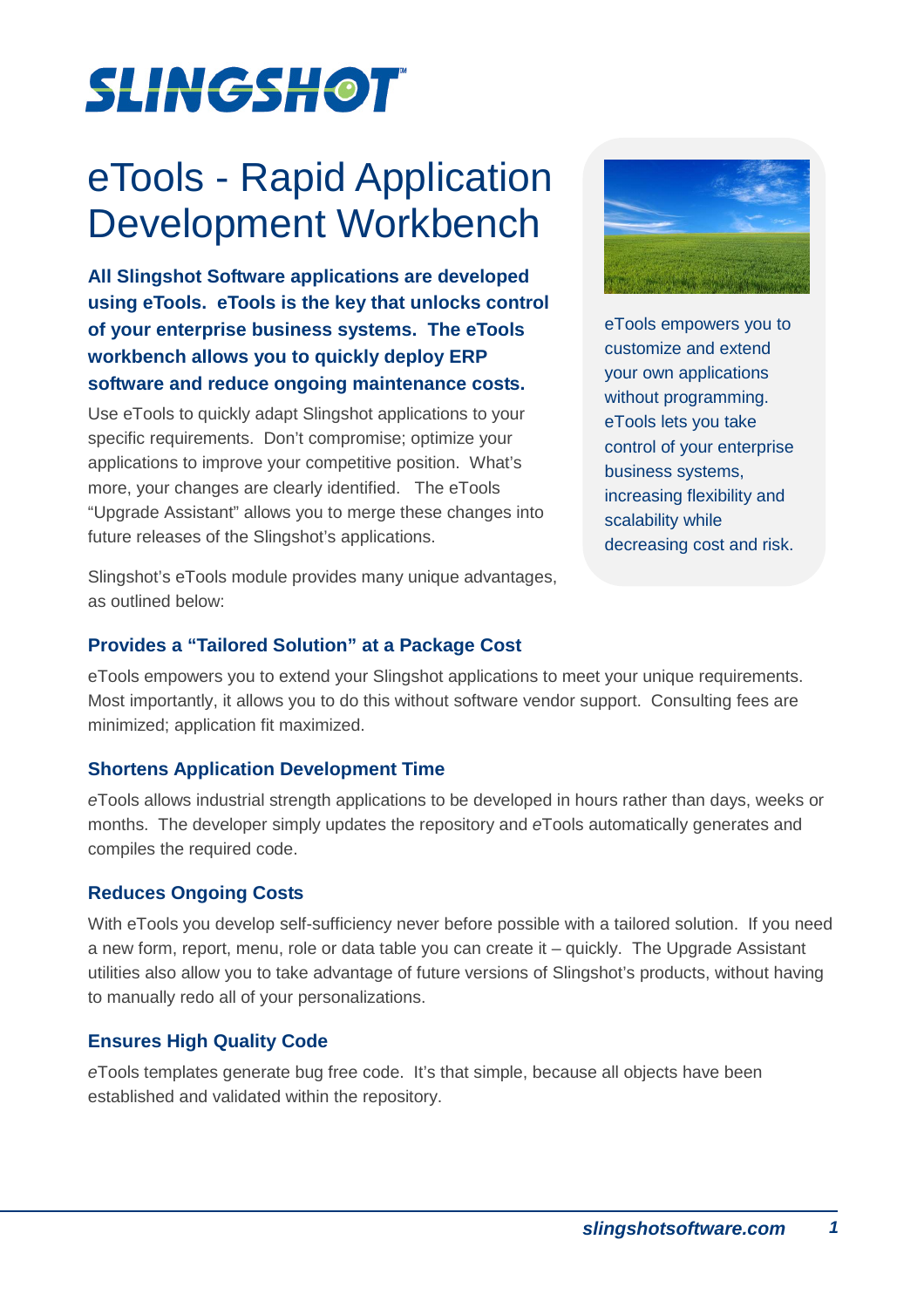### **The eTools Approach**

The secret to eTools is found in how it uses Object-Oriented Programming concepts (inheritance and encapsulation), to rapidly generate applications. Data fields and formulas are grouped into classes, and forms are defined for each class. Menus can be set up that present a hierarchy of forms to each user based on the user's current "Role". This information is all maintained in the eTools Repository.

eTools uses code generators to create the application. Form definitions result in programs that generate HTML; code is subsequently generated to transfer data from and to the database. Finally, commands in the editor create databases, tables, columns and import and export data. All generated code utilizes Microsoft's latest architecture ".NET" making eTools a non-proprietary solution.

Special business rules (methods) determining your system's functional logic can be developed and executed at the appropriate time. These business rules may be developed using Visual Basic, C++ or any other programming or scripting language. Each rule is registered in the repository along with a description of its interface (arguments). This simplifies the process of reapplying your rules to future releases.

#### **"Built In" Application Services**

In addition to generating the application, eTools provides a number of "services" important to most applications.

- **Security Infrastructure:** A set of forms is provided for the Security Administrator. New users can be added and assigned one or more User Roles (described below). Stringent password security and system access management is enforced.
- **User Roles:** Form and menu definitions can be varied by user role. A user can be authorized (by the Security Administrator) to perform one or more roles. The user can switch between roles within the application.
- **Span of Control:** Users can be restricted to certain information based on Span Of Control definitions set by the Security Administrator on the user record. For example, you may decide to restrict access to inventory information based on the User's warehouse. Or, restrict access to financial information based on Entity and Division. .eTools allows any field to be used for span of control purposes. Simply set the field's "Span" attribute and define the forms to which the restriction applies.
- **Regional Preferences:** Regional preferences include language, date mapping and monetary (multi currency) masking rules. Each user can request a regional preference. Labels, lists, dates and monetary amounts are automatically shown in the users preferred language and format.
- **Alerts:** Alerts monitor exception conditions, prompting notification (and on occasion automated remediation) as needed. For example, you may want to monitor perishable inventory that is about to expire. Alerts are defined in eTools and include a query to test for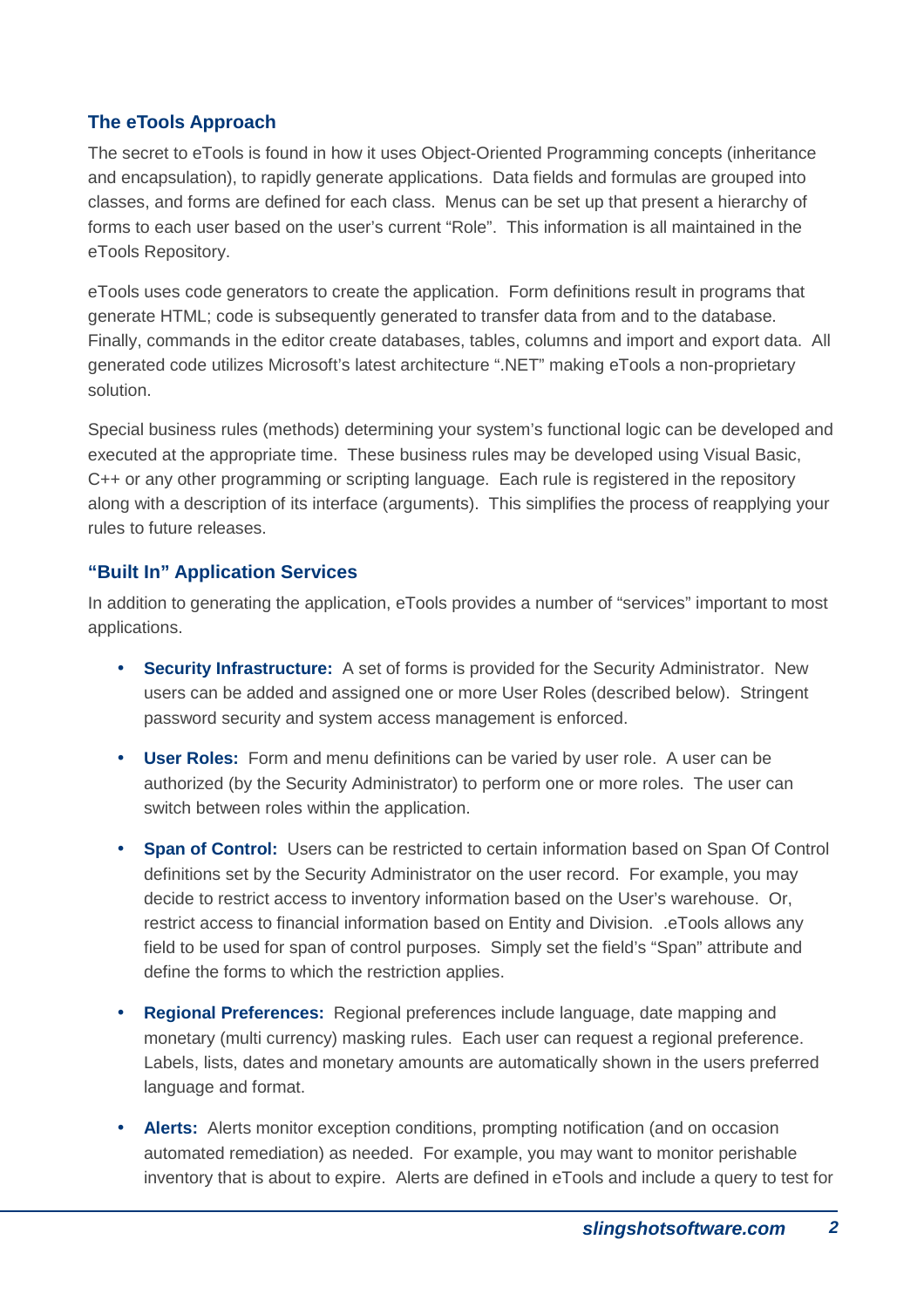the condition, a message to display to the user when the condition is true, and an optional form to display details.

- **Label Translation:** A dictionary in eTools is used to translate labels, messages, menu items, form titles and static strings into multiple languages. This information is used to generate forms in each supported language.
- **Reports Infrastructure:** Reports can be defined in Crystal reports and integrated into any application. Report initiation forms can be developed in eTools. These forms accept parameters and launch the report writer. Queries defined in eTools, can be used for record selection and sorting. An ADO schema presents your applications "object model" to the Crystal Report. Formulas defined in the repository (computed fields) can be printed on any document or report. All reports can be viewed online, printed in background, uploaded to Excel or Word or, exported in Adobe portable document format (pdf). Network printers can also be registered with a network path and native drivers.
- **Control of Inactive Records:** A reserved field name (IsInactive) is used to flag inactive records. If the record is inactive it remains in the database but is suppressed (by default) from all search forms and combo boxes. The application designer can allow certain "Roles" to reactivate inactive records.
- **Data Audit Trails:** Any field can be flagged as an audited field. If so, all changes are written to a separate audit log. The log includes the transaction (created, changed, deleted) the "before" and "after" values, the date and time the change was made, and the user. A default form is created automatically allowing you to search for changes by field name, user, date etc.
- **Data Archival:** Information that is no longer active can be copied to a separate archival table. Simply flag the class as archived and define the condition. A reserved field name (IsReadyForArchive) contains an expression indicating whether or not the record should be moved to its archive. eTools generates the necessary tables and the program to move information to the archive for you.
- **Process Monitor:** A process monitor facility a background task queue and executes jobs as needed. Each job can be launched immediately, scheduled to execute at a certain time, scheduled to execute each day at a specified time or, scheduled to execute each week on a certain day of the week at a certain time. The job queue is available to authorized personnel (defined by User Role). Jobs can be removed from the queue or rescheduled.

#### **Upgrade Assistant – Simply Preserve Your Personalizations**

The update wizard compares a new version of the new application to your current version and allows you to reapply the changes you've made automatically. These changes can include changes to forms, menus and tables – even business logic. This allows you to extend your applications and reapply your changes when the next release is issued. Only Slingshot allows you personalize your applications and retain vendor support.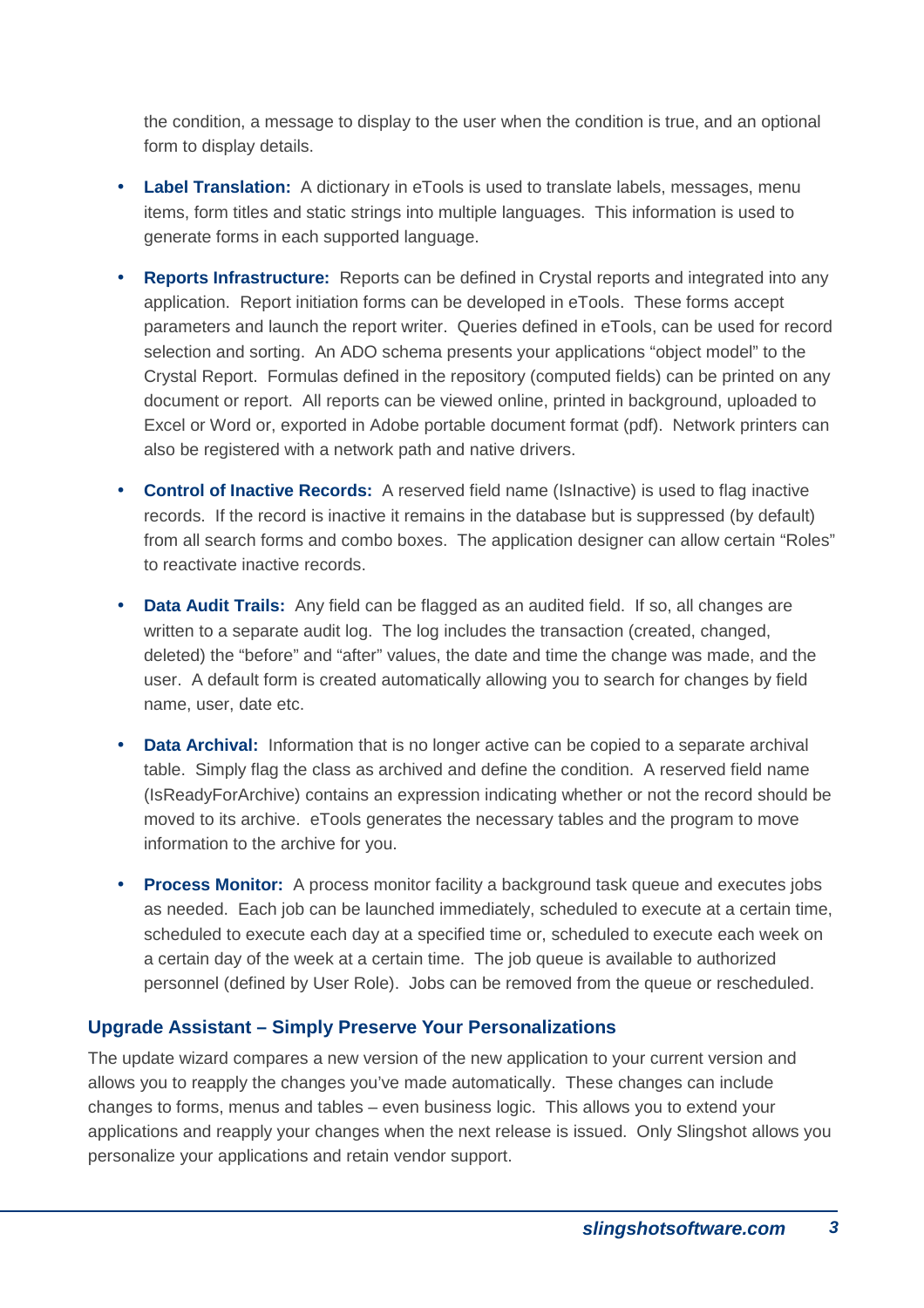### **Object Oriented Approach Simplifies Repository Maintenance**

The eTools repository allows classes to inherit characteristics from other classes or data types. For example, "requested shipment date" is derived from the "date" type and thereby automatically inherits that type's traits. The rules for editing, formatting and access can all be inherited. This allows you to change properties at one level and have the change reflected in all derived classes.

### **A Non-Proprietary Approach**

eTools generates Visual Basic .NET code, and an ActiveX Data Objects (ADO) compliant database (SQL Server or Oracle). This non-proprietary approach provides the assurance of Microsoft support for all technical aspects of the application.